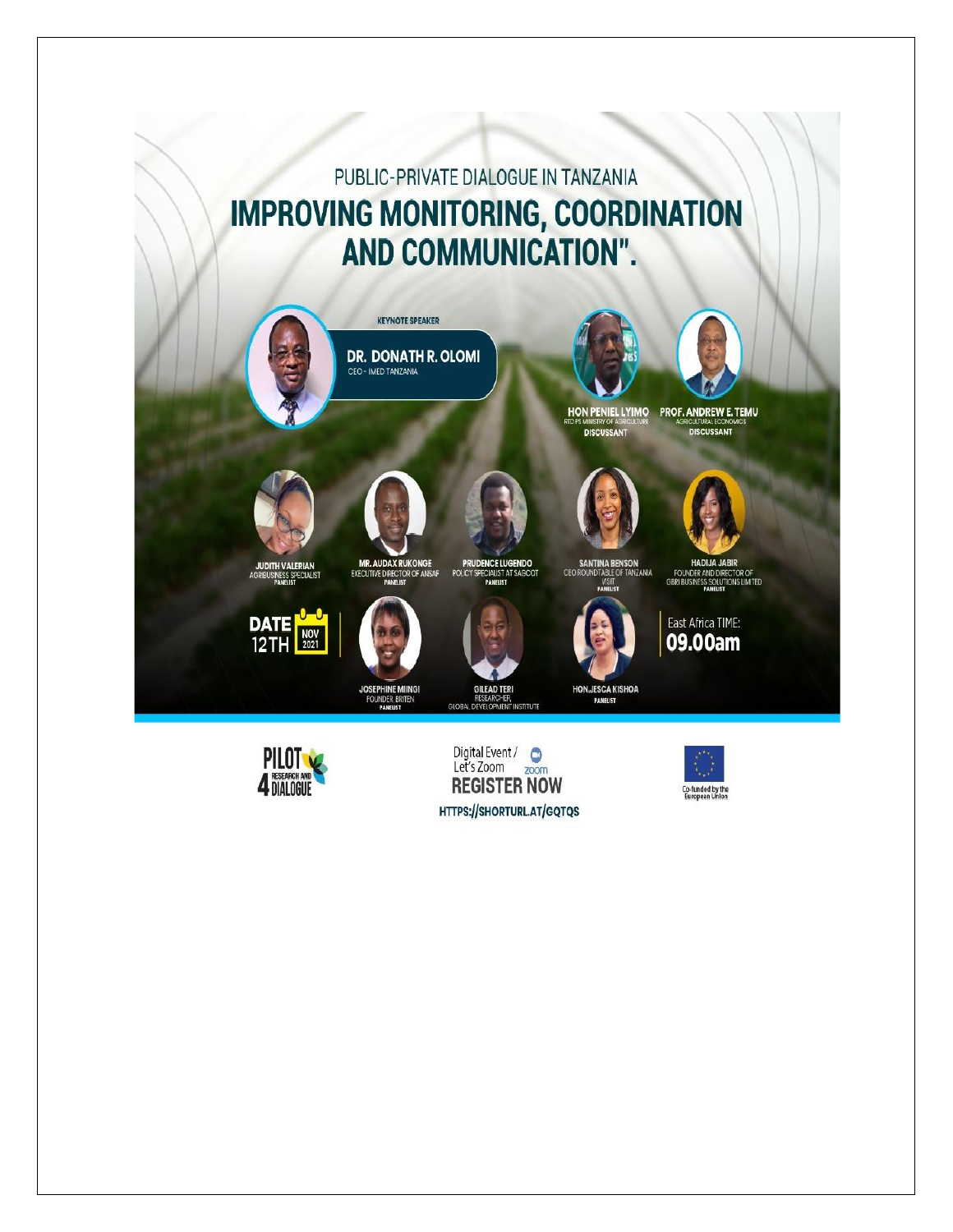# **Table of Contents**

|                                                         | ĨĨ. |
|---------------------------------------------------------|-----|
|                                                         | iii |
|                                                         | iii |
|                                                         | iii |
|                                                         | iii |
|                                                         | iii |
|                                                         | İ٧  |
| Moderator's Welcoming Remarks and Introduction<br>1.    | 1   |
| Welcoming Remarks from Project Partner (IMED)<br>2.     | 1   |
| The Concept note Address: Public-Private Dialogue<br>3. | 2   |
| 4.                                                      | 4   |
| 5.                                                      | 10  |
| 6.                                                      | 11  |
| 7.                                                      | 11  |
| 8.                                                      | 12  |
|                                                         | 12  |
| 9.                                                      | 13  |
|                                                         | 13  |
|                                                         | 14  |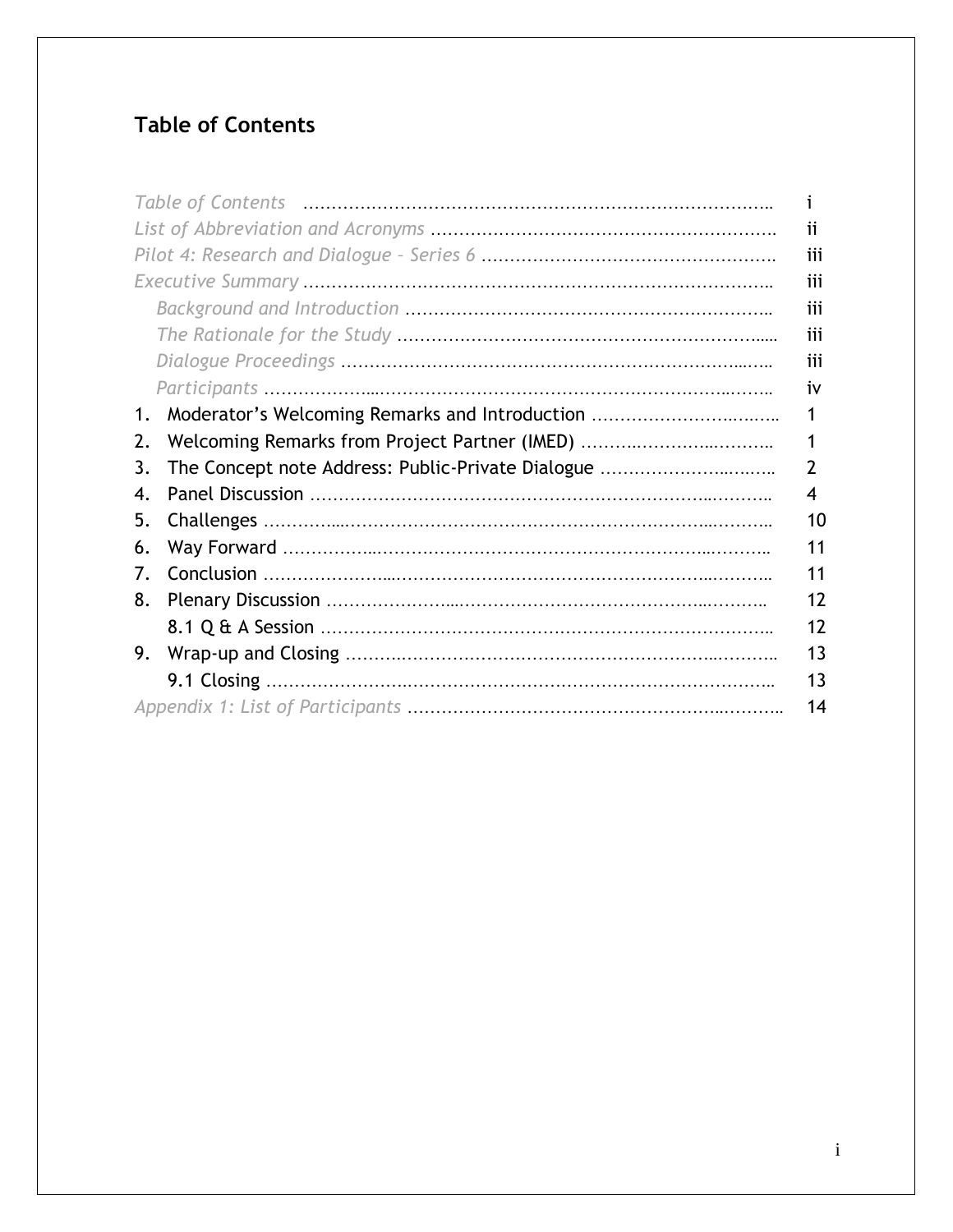# **List of Abbreviations and Acronyms**

- BE Business Environment
- CEO Chief Executive Officer
- DCC District Consultative Council
- EU European Union
- FDI Foreign Direct Investment
- ICTs Information and Communication Technologies
- IMED Institute of Management and Entrepreneurship Development
- LGAs Local Government Authorities
- LGACI Local Government Authorities Competitiveness Index
- MoFP Ministry of Finance and Planning
- M&E Monitoring and Evaluation
- NGOs Non-Government Organisations
- PRPT Policy Reform Priority-setting Tool
- PMO Prime Minister's Office
- RCC Regional Consultative Council
- SUA Sokoine University of Agriculture
- SUGECO Sokoine University Graduate Entrepreneurship Cooperative
- TAPRI Tampere Peace Research Institute
- TNBC Tanzania National Business Council
- TPSF Tanzania Private Sector Foundation
- USAID United States Agency for International Development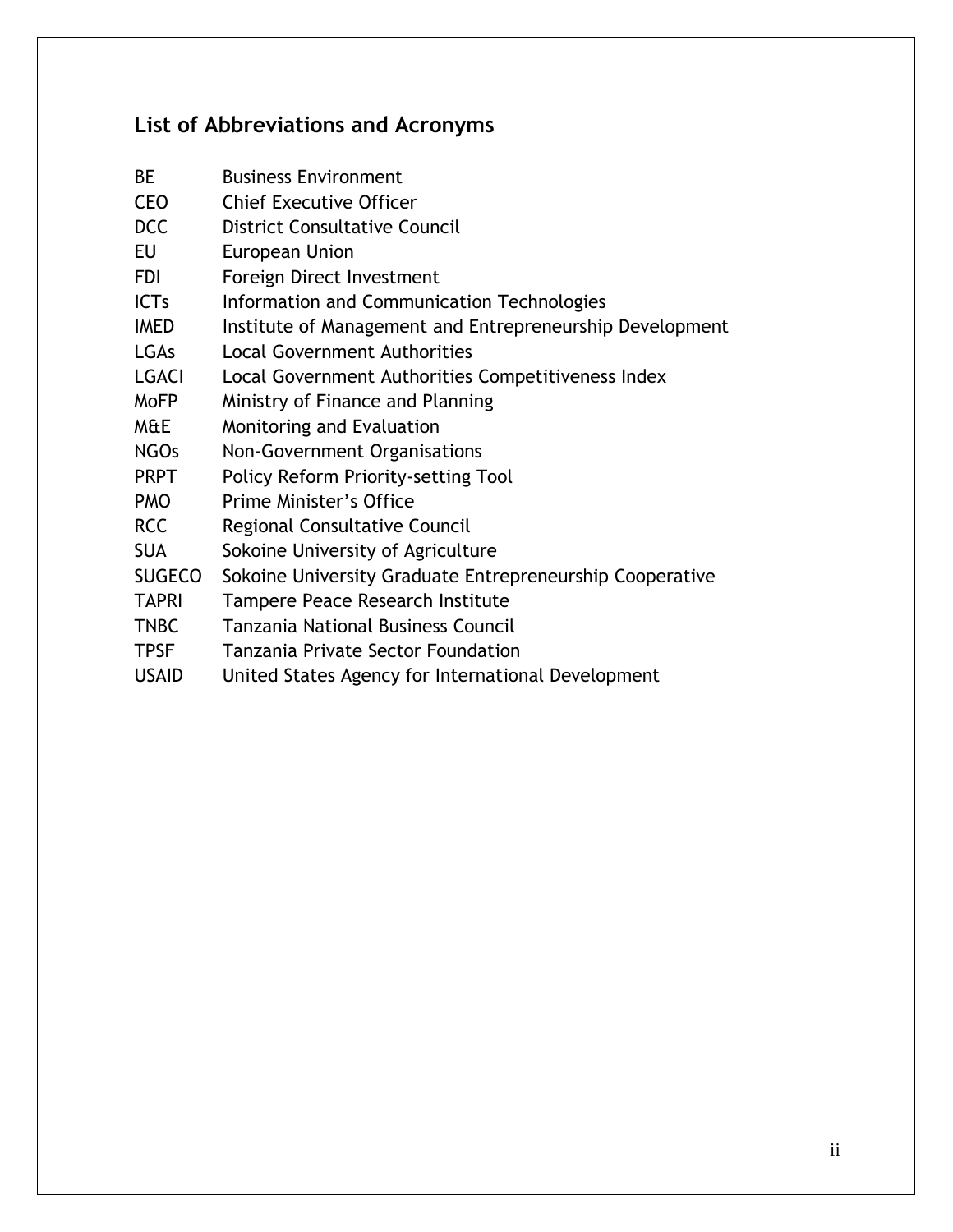# **Pilot 4: Research and Dialogue – Series 6**

#### **Executive Summary**

#### **Background and Introduction**

The project co-founder (EU), Pilot 4 Research and Dialogue and Namwaka Omari who is the moderator of the event organised a consultation event that addressed the project's first study. The event took place online, each topic was discussed within 2 hours. This is a report of the dialogue on "Public-Private Dialogue in Tanzania and on how to help **Improve monitoring, Coordination and Communication**", which took place on 12**th November 2021 from 09:00 to 11:00 hours East African Time.**

#### **The Rationale for the Study**

Tanzania is going through a transformative time and has set out clear goals in its Vision 2025.

The capital reached \$1,080 in 2019, placing Tanzania over the lower-middleincome status threshold, but a lot remains to be done to reach the targets to reach middle-income status by 2025. Although the rates of growth and poverty reduction have been sustained for decades, the absolute number of poor people increased from 13 million in 2007 to 14 million in 2019 due to an increased population. Many Tanzanians remain vulnerable, living just above the poverty line2, while the informal sector still represents an important part of the economy.

To reach its objectives, further progress will require attention in improving the business enabling environment, as well as fiscal governance, equity, increasing budget and public expenditure.

Through the Ministry of Finance and Planning of the United Republic of Tanzania, the European Union is supporting Pilot4 Research and Development whose aim is to promote dialogue on economic resources, fiscal policy and governance in Tanzania and to create a platform for a sustained dialogue. More information on the project is available at [http://www.pilot4dialogue.com.](http://www.pilot4dialogue.com/) The project is supporting a series of research projects and consultative forums.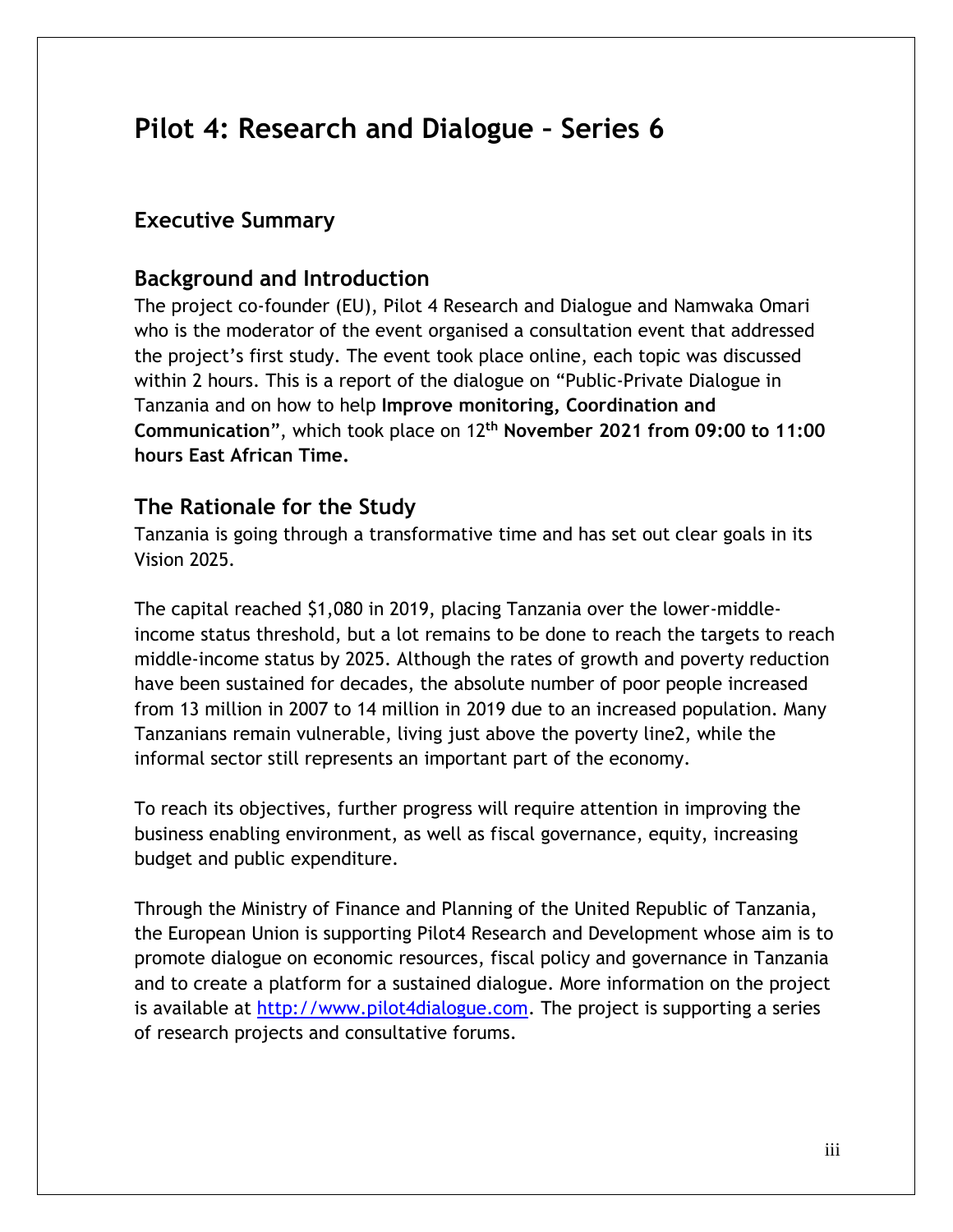# **Dialogue Proceedings**

The two-hour online dialogue workshop was organised in six (6) sessions as follows:

- 1. Registration (**3 minutes**)
- 2. Welcoming remarks by Moderator (**3 minutes**)
- 3. Welcoming remarks from the Head of Pilot 4 Research and Dialogue (**5 minutes**)
- 4. Keynote presentation (**20 minutes**)
- 5. Discussant (**20 minutes**)
- 6. Panellists' contributions (**7 minutes each**)
- 7. Q and A session (**10 minutes**)
- 8. Wrap-up (**10 minutes**)

# **Participants**

The moderator of the meeting was Ms Namwaka Omari while the keynote speaker was Dr Donath Ulomi (CEO of IMED) with 15 years of experience working in the PPD space as a research consultant and Prof. Andrew Temu as the discussant. The Panellists for this dialogue were:

- 1. Ms. Judith Valerian Agriculture Specialist.
- 2. Mr. Audax Rukonge Executive Director of ANSAF.
- 3. Mr. Geoffrey Kirenga CEO of SAGCOT Centre Limited.
- 4. Mr. Prudence Lugendo Policy Specialist at SAGCOT.
- 5. Mr. Junior Ndesanjo -Programme Officer Eastern African Grain Council.
- 6. Mr. Revocatus Kimario Executive Director, Sokoine University Graduates. Entrepreneurs Cooperative (SUGECO).
- 7. Mr. Gilead Teri Researcher World Bank Group.
- 8. Prof. Andrew E. Temu Agricultural Economics.
- 9. Mr. Barney Laseko Policy Implementation Consultant.
- 10. Ms. Blandina Kilama Senior Researcher, REPOA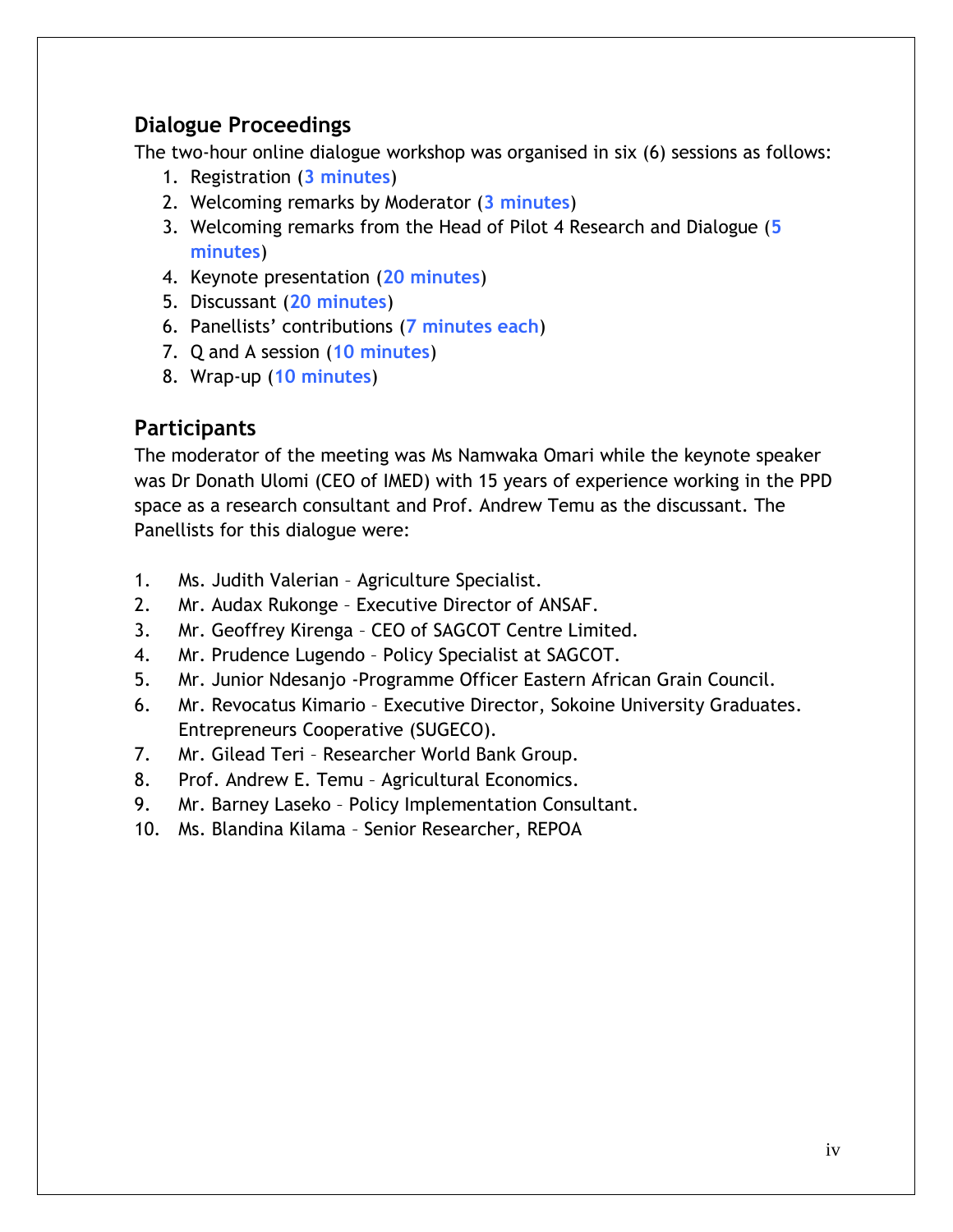# **1. Moderator's Welcoming Remarks and Introduction**

The moderator of the event, Ms Namwaka Omari, welcomed panellists and participants and gave people the time for registering. She also introduced the topic of "*How PPD can help improve monitoring, coordination and communication in Tanzania?*"

She says that Public-Private has gained a momentum as a tool or approach to not only promote and encourage private sector development and engagement but also as a tool for improve governance.

She also addressed that the approach is seen as a key ingredient for poverty reduction in terms of platform and the space provided for partners and different players.

# **2. Welcoming Remarks from Project Partner (IMED)**

Ms Namwaka Omari then invited Dr Elise Feron to say few words. On her part, Elise welcomed everybody to the event and mentioned that the day's dialogue is part of a series of online consultations to be organised by the Pilot 4 Research and Dialogue project.

The Head of Pilot 4 Research and Dialogue Dr Elise Feron shared a brief presentation of the Pilot 4 Research and Dialogue global or main Objectives and other objectives:

The main objectives of this project are:

- 1. To promote dialogue on economic resources, policy and fiscal governance in Tanzania
- 2. To create a platform for sustainable dialogue, including public and private stakeholders in different regions.
- 3. To promote and disseminate high quality and evidence-based research on policies, resources, economic and fiscal governance.
- 4. To nurture debate among stakeholders from the public, private and civil society sectors on economic and fiscal governance issues, especially with governance.
- 5. To increase research capacity and expand links, networks and connections among economic and government research institutions in Tanzania.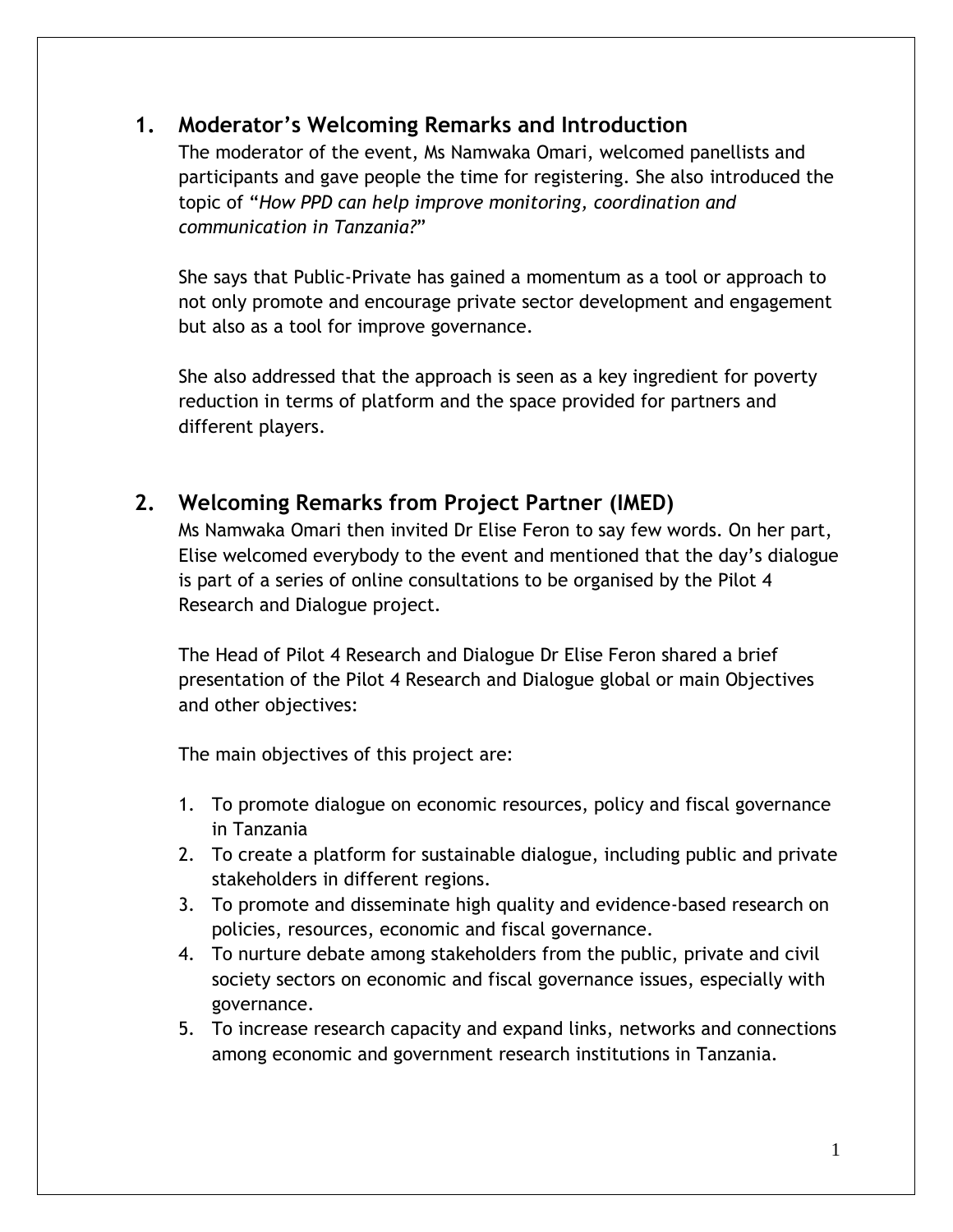She also addressed the 8 policies that have already been established in Tanzania in brief;

- 1. **PB1:** Two decades of reforms in the mining sector in Tanzania: A way Forward.
- 2. **PB2:** Localizing Sustainable Development Goals (SDGs) in Tanzania: redefining responsibilities.
- 3. **PB3:** Empowering Tanzanian Youth youths in Agribusiness: Lessons from SUGECO Model
- 4. **PB4:** Youth Engagement in the Budgeting Process: Our Voices or Void.
- 5. **PB5:** Women inclusion in the budgeting process: Comparison of the effectiveness of women networks and dialogue platforms.
- 6. **Pb6:** Is Tanzania Agriculture Budget aligned with the country's development plans
- 7. **PB7:** Challenges with the competitiveness of horticulture in Tanzania.
- 8. **PB8:** Tax policies and foreign direct investment in Tanzania.

She also talked a brief about the partners of Pilot 4: Research and Dialogue and invited people to check their website [http://www.pilot4dialogue.com](http://www.pilot4dialogue.com/) and their Twitter account @Pilot4dialogue



#### **Pilot 4: Research and Development** is co-funded by the European Union

**3. The Concept note Address: Public-Private Dialogue**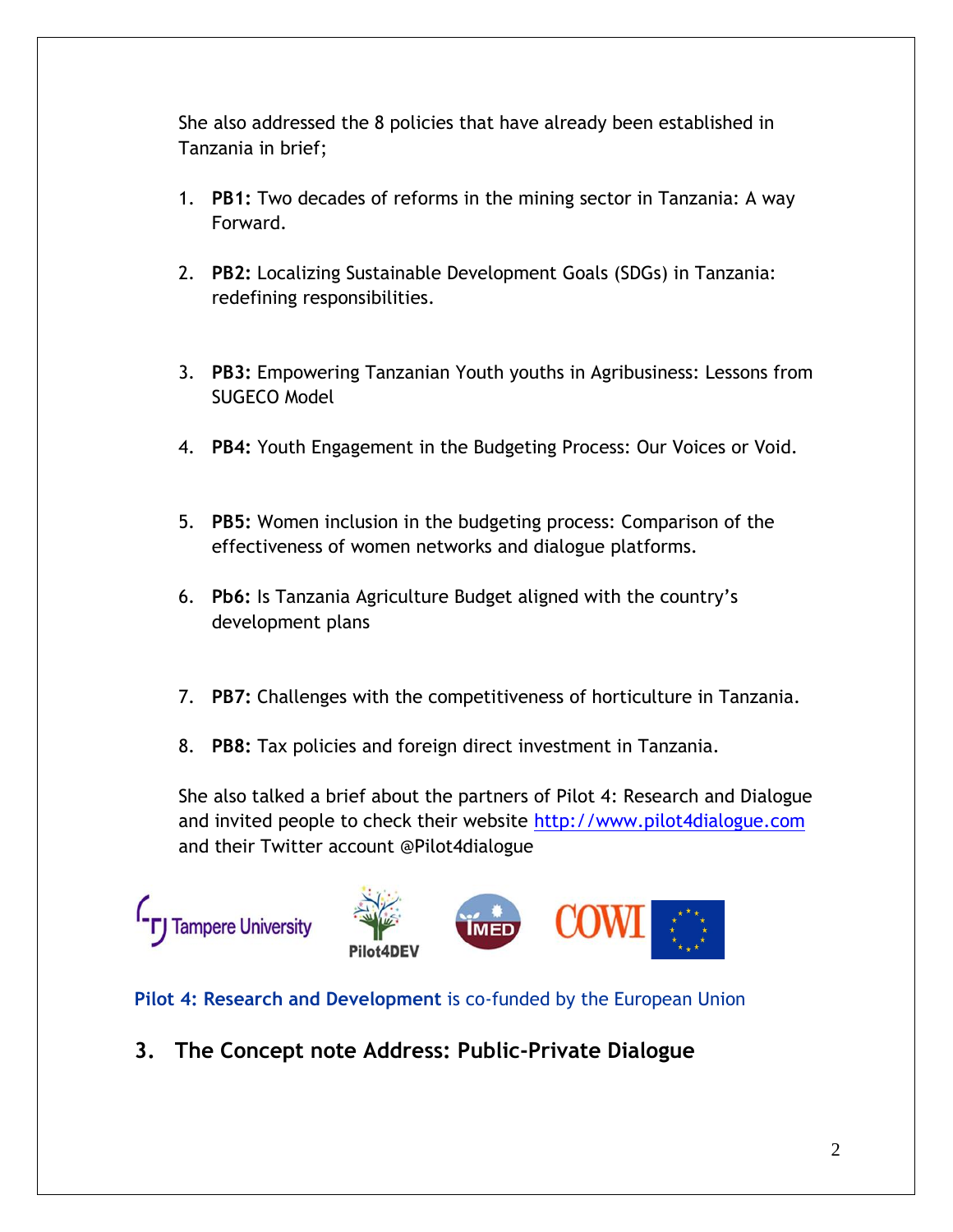The keynote speaker, Dr Donath Ulomi, spoke at length about the background of PPD in Tanzania. He said that Tanzania needs to sustain and improve the rate and inclusiveness for it to meet poverty reduction, employment generation and other goals. He showed how PPD is a key tool being used to inform and facilitate the business environment. His keynote address touched on a few major issues as shown below;

1.The Background of PPD: He stipulated that the Project aims to improve the business environment and to use PPD as a tool to facilitate and inform business environment reforms.

2. The Agendas of PPD: To examine its structure and processes. Also, to have a focus on coordination, monitoring, and communication. He reflected on lessons learnt for the past 20 years and pointed the areas of improvements like building the culture, practice institutions as well as capacity. His presentation based on research prior to and during the project and the experience in supporting the project.

3. Business environmental reforms: He addressed on business environment reforms as a catalyst for conducive environment to attract investments in Tanzania such as easing the cost for compliance, reasonable taxes, issues of government policy and macro economy, access to land for investments, administration, infrastructures, corruptions, commercial justice and contract enforcement as well as protection of intellectual property rights.

4. Initiatives: He mentioned a few initiatives towards improving the business environment such as Emphasis on implying regular contracts, promoting of mutual understanding and trust, adherence on modes of communication and feedbacks as well as participatory monitoring and evaluations which might help in dealing with vested interests and corruptions.

A brief of structured PPD was presented being a regular, organized, communication, exchange of views and consultations between the Public and Private sector seeking to improve the business environment and stimulate innovation, competitiveness and growth of the economy.

PPD can be at different levels from local government to national level and it takes an effective PPD to ensure effective and efficient implementations at the lower level. He presented of the formal PPD structure in Tanzania (TNBC) in different industries from national to local level.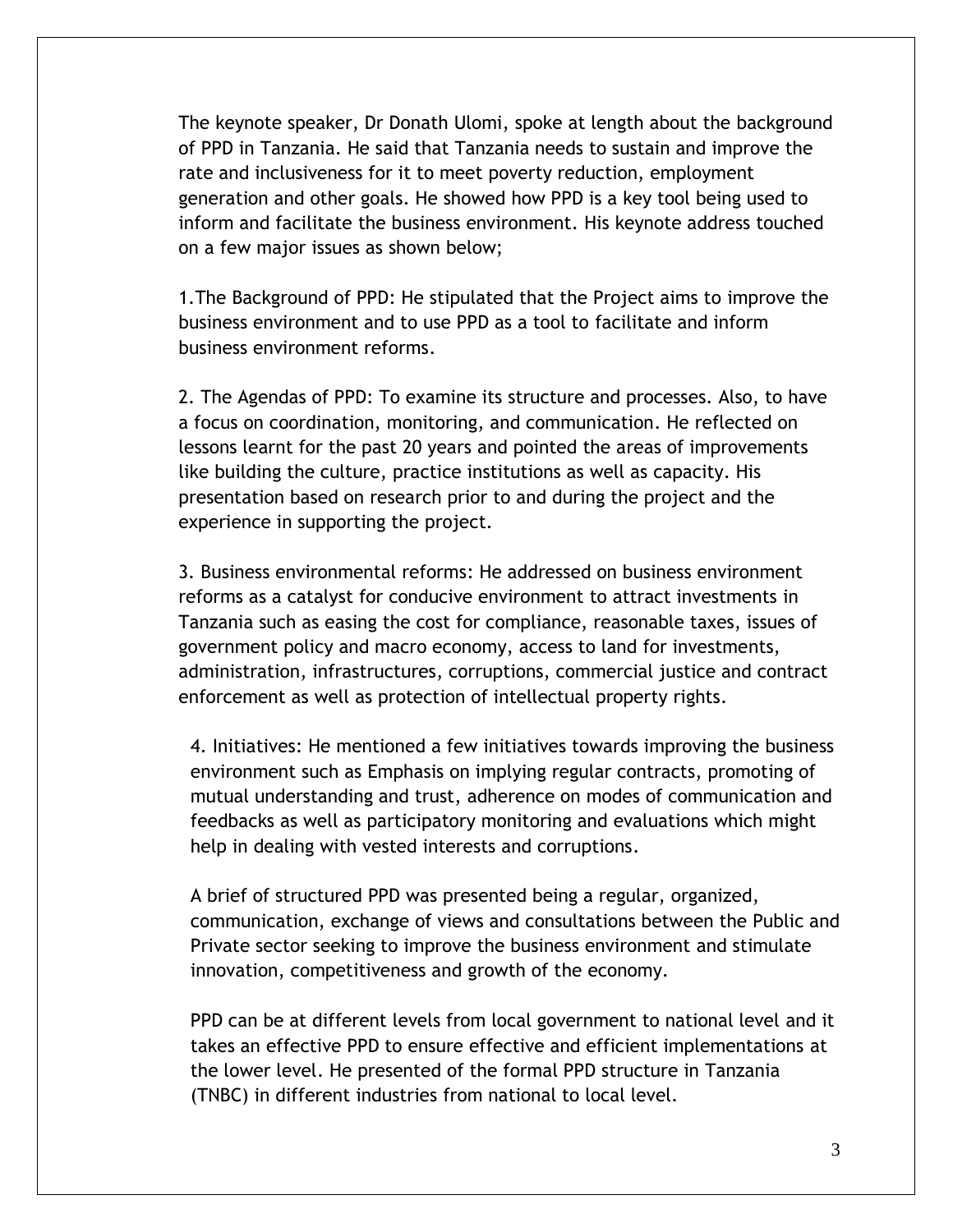He went further explaining as to why despite some reforms yet there are no improvements. Some factors were presented as shown below;

- a. History of the state, the bussiness relationship , attitudes and mutual suspicius thus no trust among the parties.
- b. PPD mechanisms not being established by laws, not being budgeted for hence no respect for such bodies.
- c. Inadequate coordination, monitoring and communications in all levels.
- d. Duplication/multiplicity and limited resources.

He finalized with his reflection on the 20 years' experience of using PPD as a mechanism to improve the business enabling environment, lessons learnt and an assessment on where and how can we improve monitoring coordination, communication and hence effectiveness and how we can leverage ICT to do that.

He also shared questions like Should TNBC and some other select PPD platforms play a legally defined role – like TFTR, RCC, DCC? For effectiveness and where should TNBC report to – PMO? Parliament, PO. He thereafter handled the moderator to proceed and before the proceeding, she gave a room for participants to ask questions through the chart.

#### **4. Panel Discussion**

The Discussion started with the discussant Prof. Andrew Temu (Retired University Lecturer at SUA and Agricultural Economist). He discussed briefly the paper presented by Dr Ulomi and congratulated Dr Ulomi for the good job done on the preparation of the Pilot 4 Dialogue concept note. In his view, he saw 3 places that have weaknesses and need to be addressed.

- 1. Consistency over time and mechanisms to avoid policy reversals wherever they happen. He argues that if we dug a little deeper into examples of different PPD's and Policies which have been used. We will be able to mark some policy reversals which are not good in terms of our Business Environment (BE).
- 2. The linkage between the National level policy and Sub-national level issues impacting the BE. He argues that in the last recent years, he almost gave up on the sub-national level of PPD in terms of policies. He observes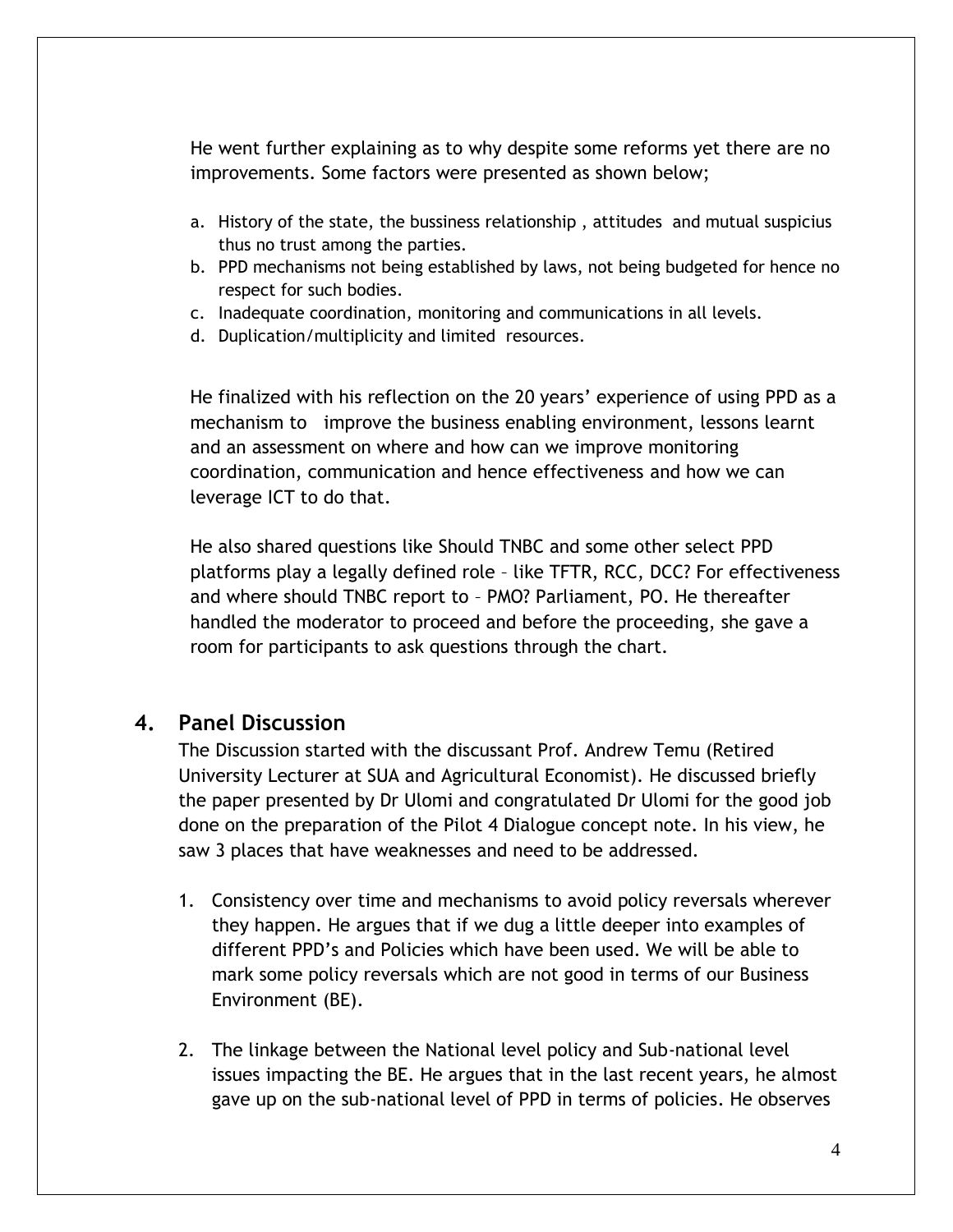and concluded that for the majority. There are few such as foreign direct investment which comes into the country etc., he thinks that they might be able to appreciate changes which are being advocated at the national level but for the majority of medium and small enterprises, local farms etc. he feels that there is a strong weakness in terms of how those PPDs and policy reforms are done at that level but also the linkage to the national level.

- 3. Digitalization, his concern was on how to deploy technology in doing the below;
	- How could technology be used to digitalize the process.
	- How can we link the sub-national processes with the national level?
	- And the digitalization itself.

Then he talked about the focus on improving monitoring, coordination and communication within the PPD and Policy reforms to improve the business environment.

As a result, they ended up developing a digitalized tool for facilitating PPD and for policy reforms with inbuilt Monitoring and evaluation at the subnational level.

He acknowledged the people who played the part like USAID, Digital Consulting LTD (which was a partner in implementing the program called ENGINE), IESC and VEGA.

The tools developed were:

- Policy Reform Priority-setting Tool (PRPT).
- LGA Competitiveness Index (LGACI).

He then explained the framework of PRPT and LGACI tools in deep and how the tools were developed. The essence was to look at the "World Bank Ease of Doing Business Index". So, they captured 10 BE indicators at that level.

The process cascaded downwards to the sub-national level. In that process, they ended developing the PRPT and LGACI tools. At the PRPT they had 12 dimensions, 36 sub-dimensions and 73 Indicators.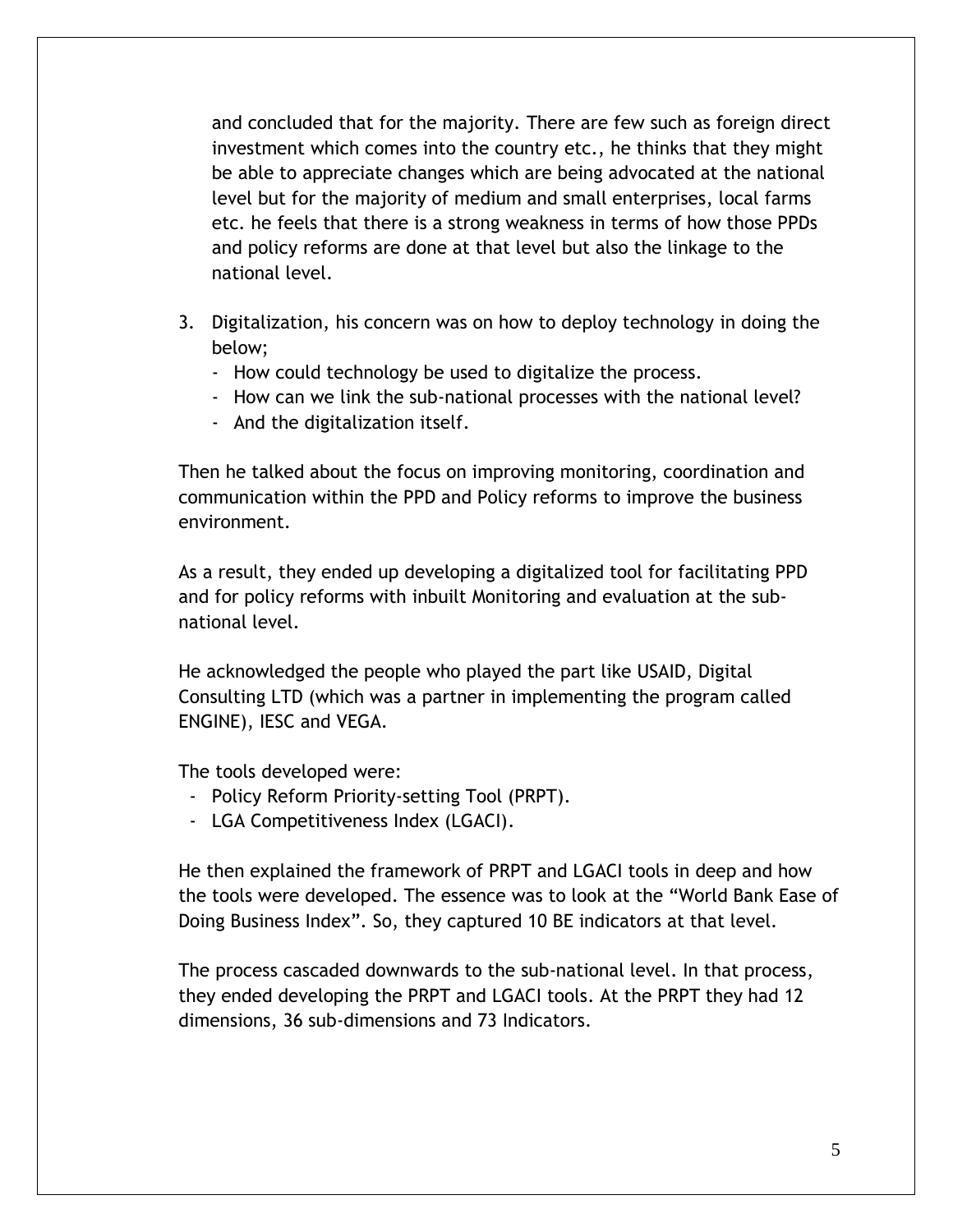Then he explained in nutshell about those dimensions and sub-dimensions and the indicators of PRPT. He talked about the PRPT action plan and the PRPT Steps.

He then explained about the LGACI in a nutshell and concluded with how to improve monitoring, coordination and communication. He suggested the following:

- To improve the structure of policy reforms at the sub-national levels (SNLPs).
- To link the sub-national policy reforms and national level policy processes.
- Design policies & penalties for non- compliance for basic principles of creating EBE.
- Digitalize facilitation and M&E of PPD and policy reforms to improve the Business Environment.

Each panellist was accorded seven (7) minutes to contribute to the discussion in line with the keynote address:

- 1. The first panellist, Audax Rukoye, who is an Executive Director of ANSAF explained his views on what Dr Ulomi and Prof. Temu explained. He thinks that the PPD is not missing the structures, the structures are there from the National and Sub-national levels. He also appreciated the fact that it's very clear in terms of tools, we have a substantial number of tools developed by different scholars and practitioners. He thinks we can still leverage such kinds of tools to help us monitor, communicate and even coordinate among ourselves. He also brought into attention 3 fundamental areas:
	- (i) On the clarity and priority about what are we monitoring? What are we communicating? , And what are we coordinating for what purpose? On any issue such as the Blueprint and 5 years development plan or National development visions 2025. He wants that to be clear not only for scholars but also to the majority citizens to have awareness which in turn will make the interested private sectors at national and sub-national levels to be and engaged.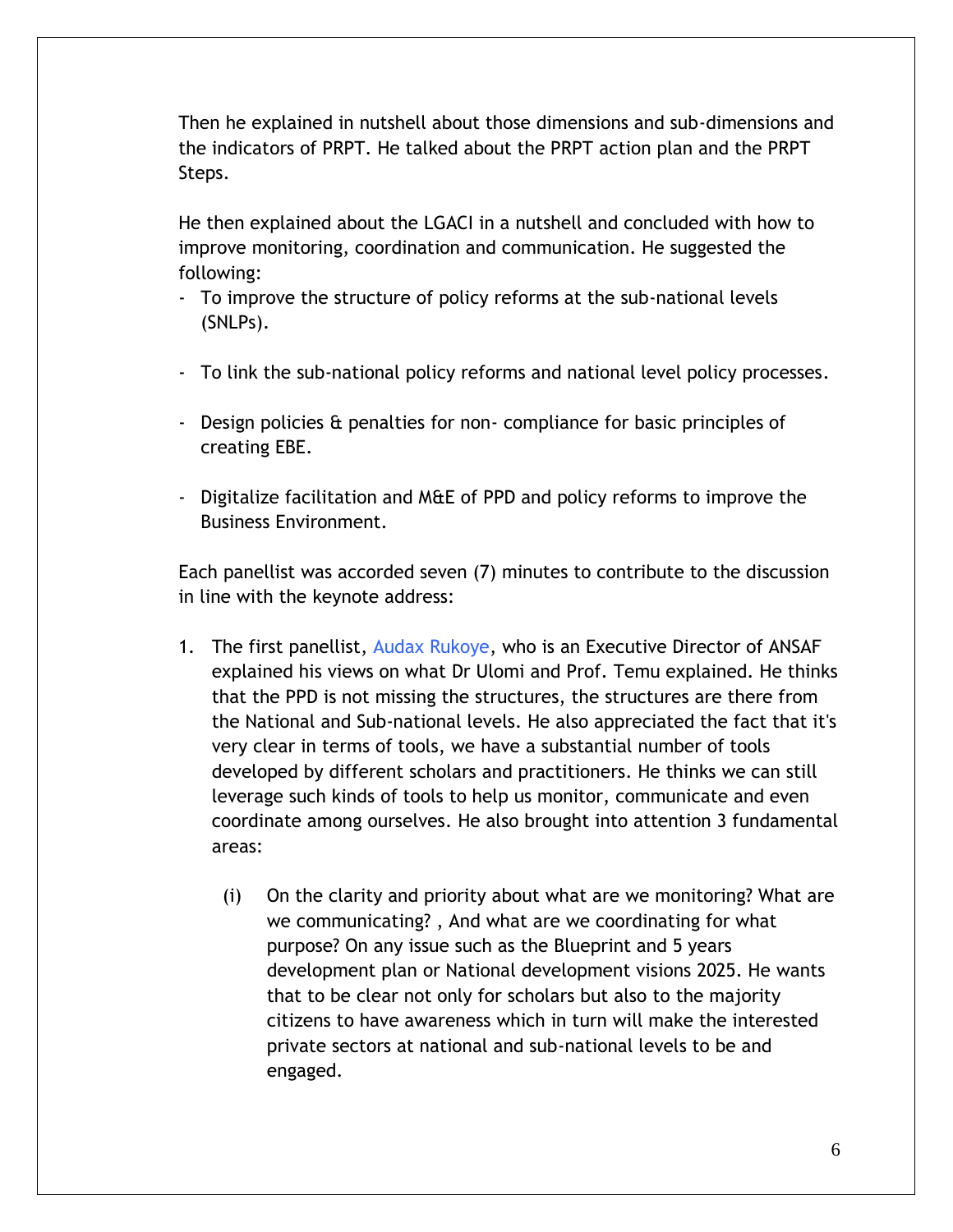- (ii) Identifying who is who and plays what role when it comes to PPD. He sees it's very easy to point out that the private sector is being one and homogenous. A lot of mistakes will happen if we assume that the private sector is one and homogeneous. He wants to bring everybody on board to coordinate so that no one can miss the coordination part as well as the bigger picture.
- (iii) He wants the establishment of the common denominator of players in different elements. Also, the need to have some groups that reconvene and feed to larger groups and have some sort of ownership of the issues that you will feel like they are imagining from people who are affected in one way or another.

He also talked about the slow consistency in terms of our engagement, consistency in terms of research and analysis and division within the public sector. For instance, the agricultural analysis policies group that convinces every year o have our final agriculture conference.

2. The second panellist was Prof. David Nyange, who highlighted the importance of mutual trust in policy dialogue mainly because there is a political economy into policy. He argued that some stakeholders may use policies to achieve their political objectives. Therefore, building mutual trust is very important.

Mutual trust is a result of a long-term partnership where you assess your partner's motives until you reach a point where you both have a common understanding.

He saw that achieving this mutual trust is very challenging due to the fact in recent past years there was a high turnover of leadership. It takes a lot of time to build that relationship and whenever people have the chance to move to the next steps, then people go back to square one due to leadership changes again.

He also talked about how leadership has very big implications for policies. He saw that leaders may have different backgrounds which made them have different priorities which are very challenging. That is why under PAG, their approach (Prof. Nyange and others) have been the first to whenever there is a change in leadership, they make sure they put a lot of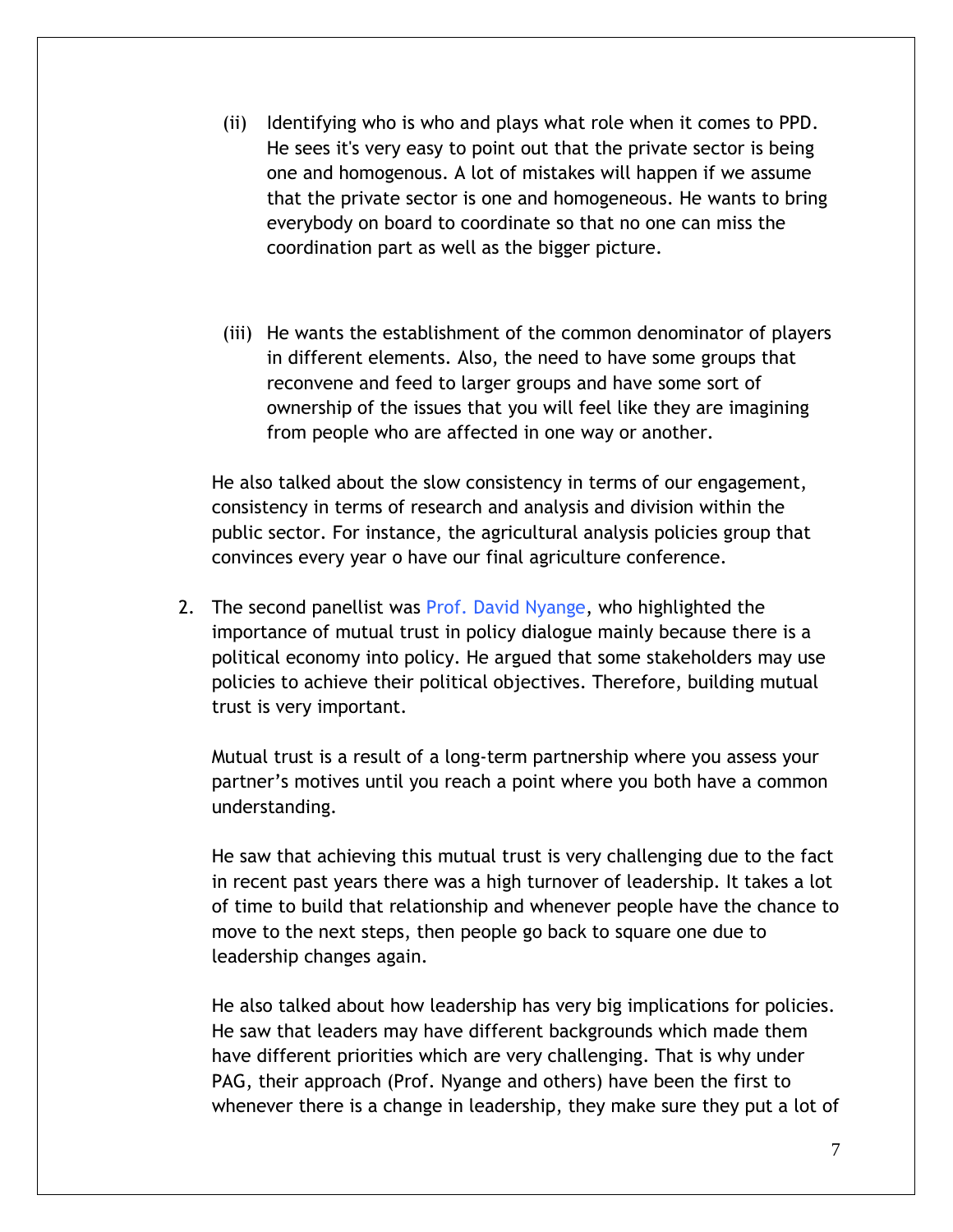effort to bring up to speed the new leadership into ongoing policy issues or reforms.

They have also tried to institutionalize policy dialogue by not targeting an individual for example in the ministries, there are Ministers, the PS and other senior leaders in Ministries. So instead of only dealing with the Ministers, they deal with the whole leadership team. So that even when there is a change in leadership, still there will be advocacies within the leadership.

He also argued that dialogue itself is not self-sufficient, we have to think of going beyond the dialogue. Their approach has been starting with research to produce evidence then using those evidence to build a case for policy reforms or whatever. Then also support policy reform processes throughout until the reforms are completed. But also going beyond that point into monitoring and evaluation so that it can show the results and impacts of the reforms that have been implemented.

He also talked about the close linkage between leadership and policies (governance and policies). Their Motto (PAG) has been that "good governance can bring better policies but also better policies can make governance more effective."

He ended by thanking the government for prioritising the "*Uongozi Institute*" which helps strengthen the leadership which is also good for supporting policies.

3. The third panellist was Judith Valerian (Agriculture Specialist, SUA). She talked about PPD on academic angle mainly on Research. She also suggested the looking of PPD on the sub-national level for example starting from the villages and go down further to "*Nyumba Kumi*".

She talked on how do we capture all these issues to the national level. She thinks that we have to coordinate well between the subnational and national levels. She thinks we can achieve this through good communications between these levels.

4. The fourth one was Revocatus Kimario, the Executive Director at Sokoine University Graduates Entrepreneurs Cooperative (SUGECO) talked about the inclusive engagement of youth as well as documentation.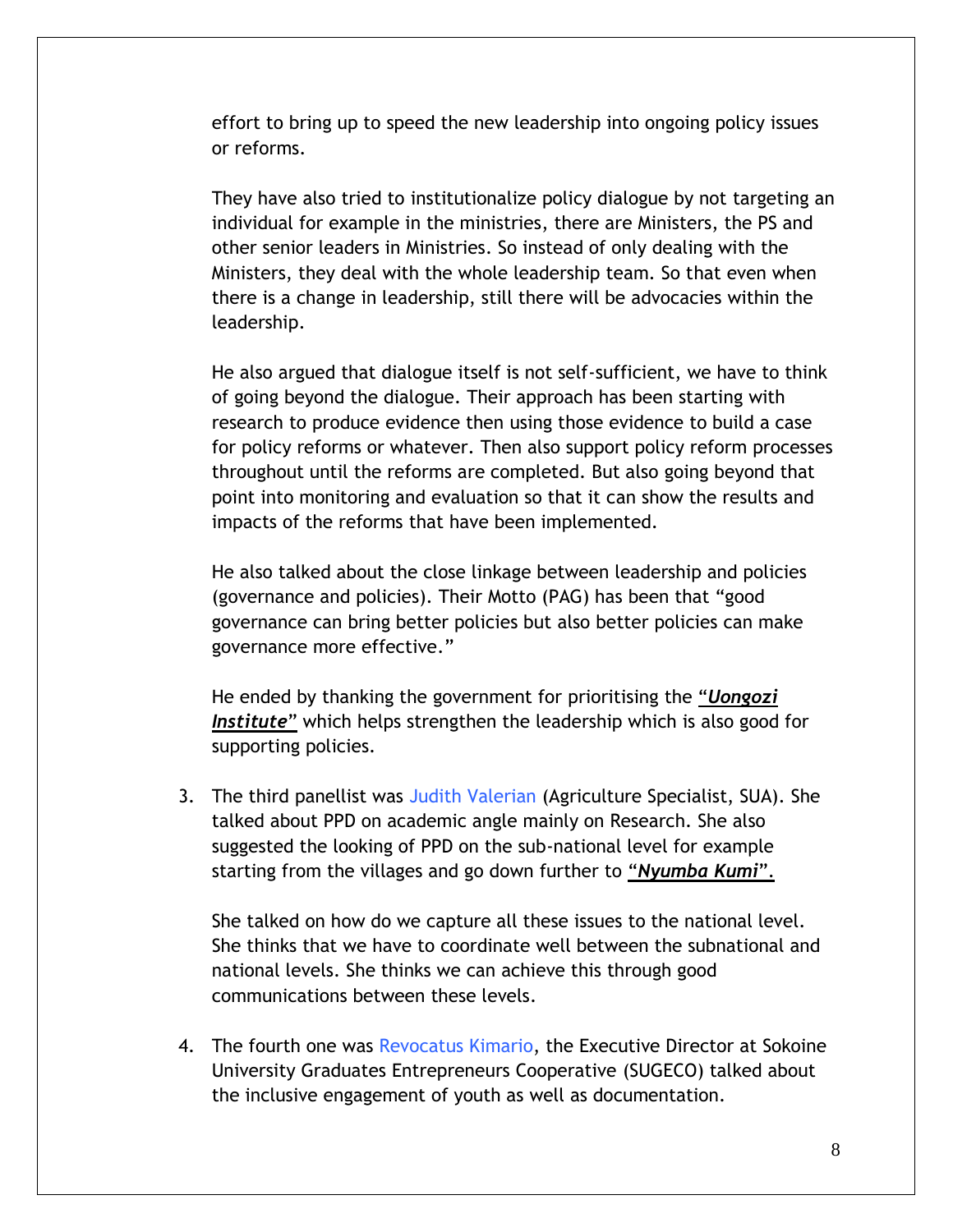He thinks there is a need of reporting system from village, district, region to national level.

He also addressed the issue of technology and innovation and how can we accommodate ICT in policy dialogue?

He suggested about M&E and wants us to develop a proper curriculum to train experts so that they can showcase the impact of PPD to the public.

5. The fifth speaker was Junior Ndesanjo , who is the Programme Officer at Eastern African Grain Council. He discussed a little bit about the impact of government's decision on common people through effective monitoring and evaluation

He also talked on how do we showcase success stories of reforms through PPD.

6. The sixth speaker was G. Kirenga (CEO of SAGGOT). He shared his views and emphasized that, serios work needs to be done to implement policies through PPD.

He also suggested that the information that are relevant needed to be put at the table for deliberation. Also, not giving up in pushing for reforms.

- 7. The last speaker is Gilead Teri (Researcher, World Bank Group) addressed three issues:
	- The need to for restructuring the PPDs platforms and the need to look them at their own structure and redesigning them.
	- The need to strengthen the quality of input that comes from the private sector.
	- Lastly, the role of the government on the issues concerning PPDs because all the PPD platforms are not backed up by the law.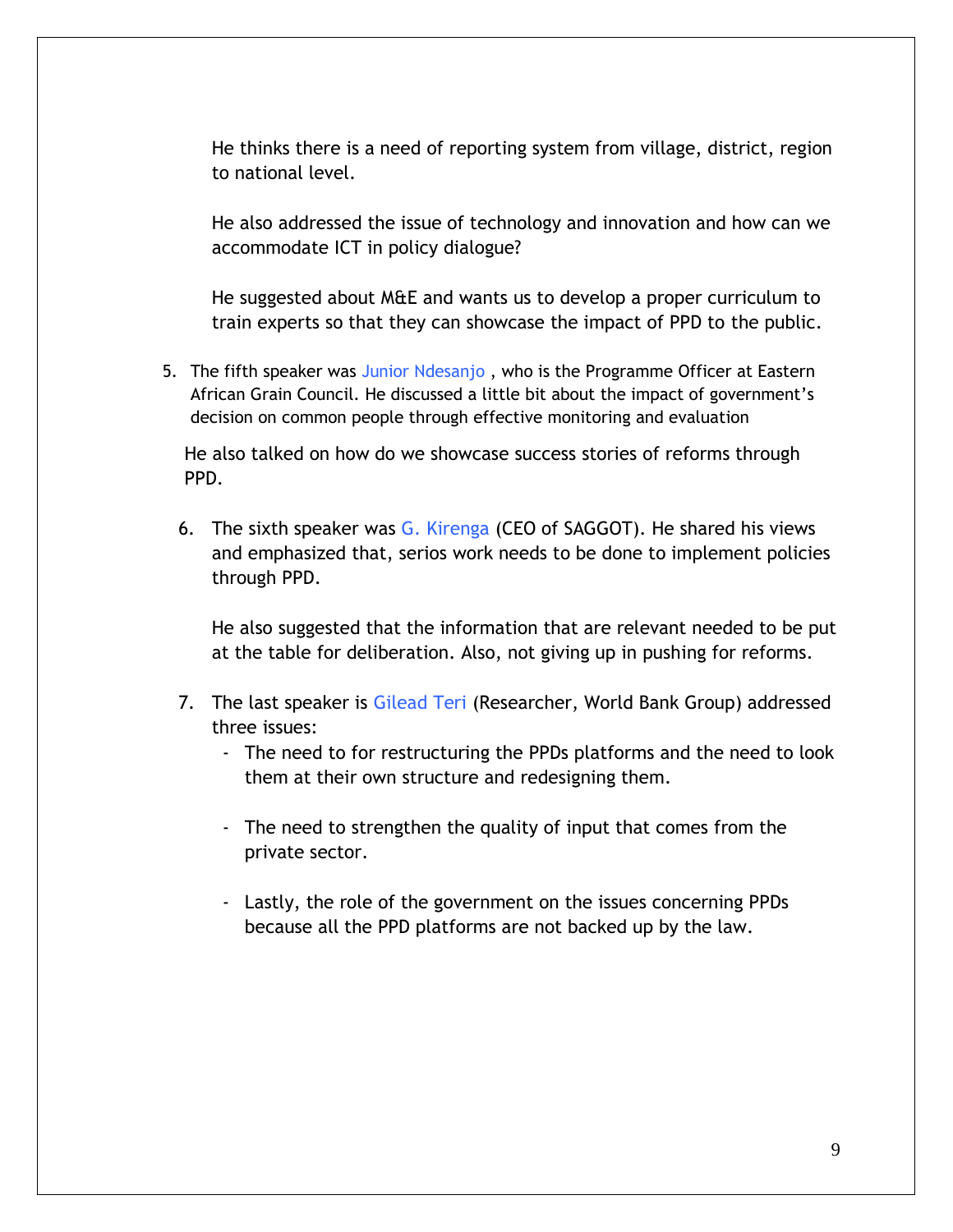# **5. Challenges**

Just as there are abundant benefits and opportunities around Public-Private Dialogue, there are also some challenges facing the institutionalization of Public-Private Dialogue. Some notable challenges include:

- **1.** Lack of clarity on priorities: Tanzania devises pro-investment policies such as business climate blueprint, five-year development plan as well as National Development Vision 2025. However, these well-thought development plans are not clear among the citizenry who should have positioned well to grab opportunities and play their roles effectively in attaining our development plans at a speed through Public-Private Dialogue.
- **2.** Absence of institutionalized PPDs: Lack of institutionalizing policy dialogue, Public-Private Dialogue becomes a daunting challenge because we keep pushing for dialogue singlehandedly without focusing on a holistic approach of inclusive engagement of leadership as a whole.
- **3.** Inadequate engagement and participation: Public-Private Dialogue still locks out of the majority of people who are part and parcel of the process to shape public-private dialogues at their grassroots levels. Instead, Tanzania is not coordinated well to grapple with the marginalization of key stakeholders at the bottom level but rather we focus on the national level.
- **4.** Monitoring and evaluation: Tanzania is not doing well on championing Public-Private Dialogue because of a shortage of skilled monitoring and evaluation experts concerning proper packaging of information, documentation and reporting systems from the grassroots level to the national level.
- **5.** Mistrust: Public-Private Dialogue is not growing at a moving pace because of entrenched distrust between the public and private sector where government's policies and laws concerning business climate are not consistent and predictable all over the years, thus negatively affecting ease of doing business ranking in the world.
- **6.** PPDs platforms are not legally based: Public-Private Dialogue Platforms are not legally backed up but rather they are mere presidential decrees,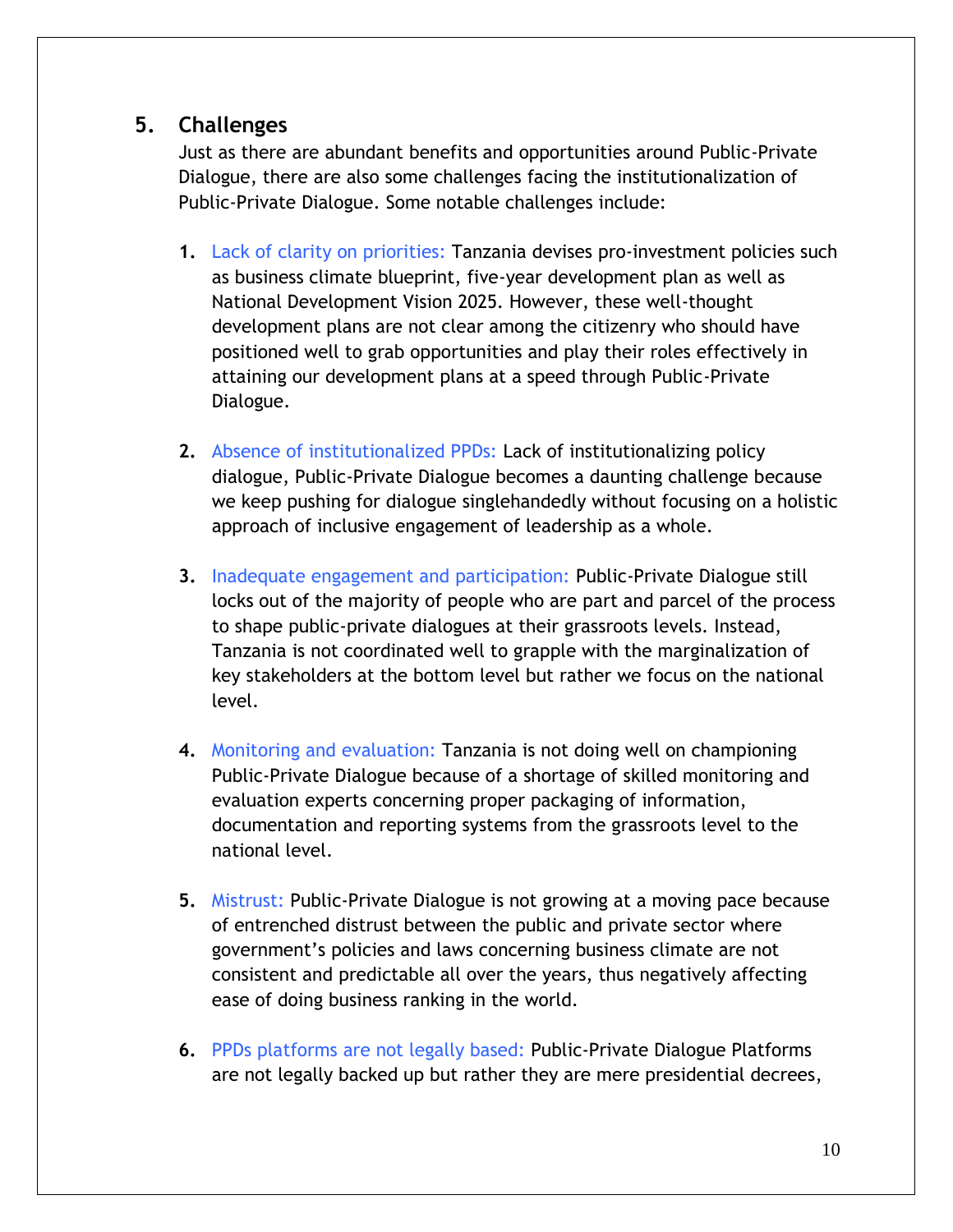therefore concreteness and effectiveness of PPDs hang in the balance towards smooth execution.

#### **6. Way Forward**

While acknowledging and commending all that has already been done to facilitate Public-Private Dialogue in Tanzania, Gilead Teri pointed out that a lot more still needs to be done to attract, nurture and sustain Public-Private Dialogue in Tanzania. Out of curiosity, he mentioned three as top priorities that need to be addressed to allow for flourishing Public-Private Dialogue in Tanzania:

- 1. Restructuring Public-Private Dialogue Reforms: Tanzania should redefine its Public-Private Dialogue Reforms that are pro-engagement and participation of stakeholders from all walks of life.
- 2. Strengthening the quality inputs from Private Sector: The Government of Tanzania should moderate most quality inputs from the private sector that aim at fostering mutual cooperation and understanding on priority areas that Public-Private Dialogue would be a catalyst to spearhead those agendas to full realization.
- 3. The role of the government be clear: The government should play its pivotal role in championing its agenda by solidifying Public-Private Dialogue as a gateway for improving Monitoring, Coordination and Communication alike. To put it clearly, the government should bring key stakeholders to the drawing board for consultation.
- 4. Consistency: Need for cultivating and maintaining consistency for mutual understanding between the public and private sectors for enhancing institutionalization, restructuring as well as engagement.

#### **7. Conclusion**

Prof. Nyange concluded the keynote address by emphasizing mutual trust as an important ingredient in policy dialogue. However, he sounds warning to stakeholders not to use Public-Private Dialogue as a platform to further their political aspirations.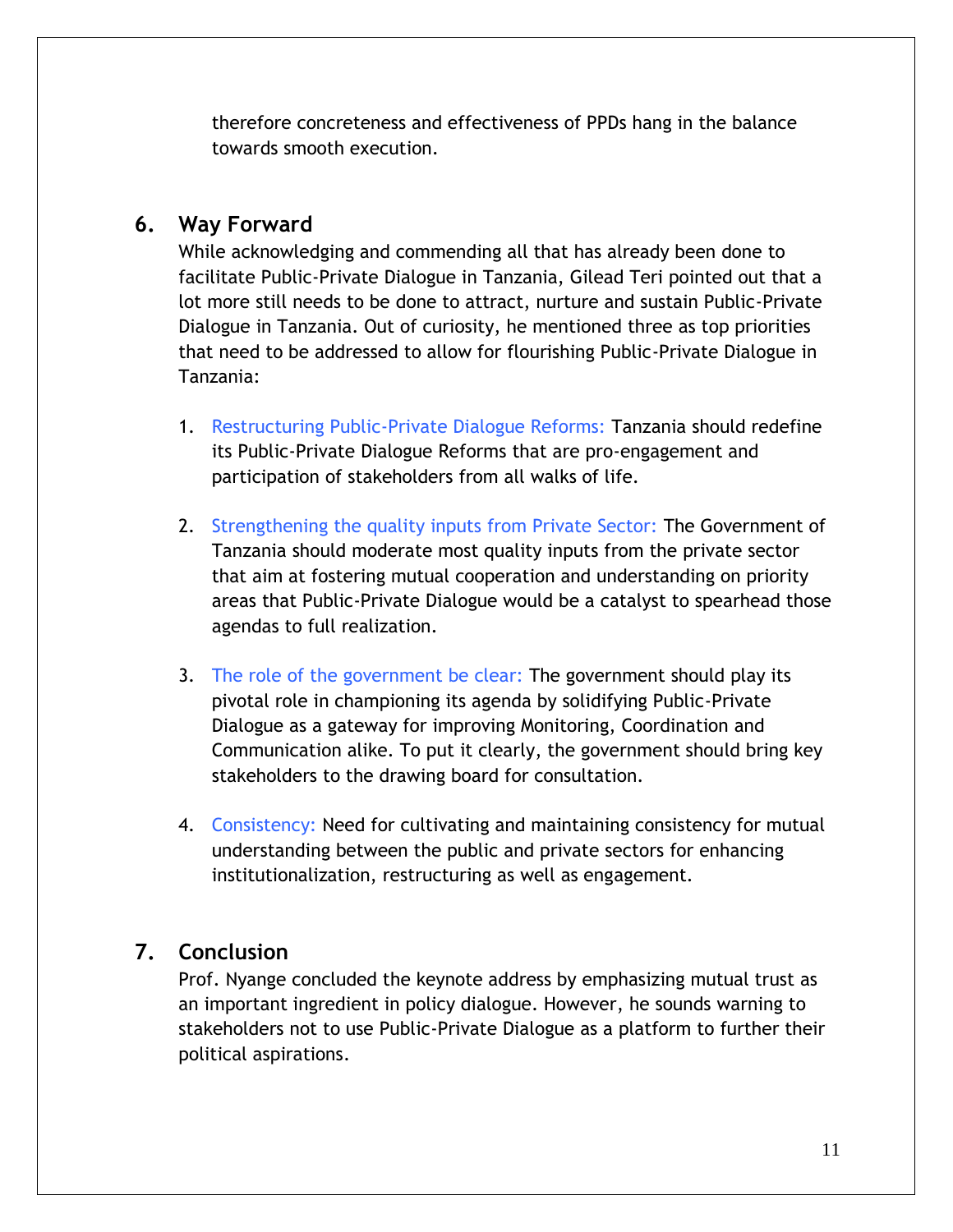#### **8. Plenary Discussion**

#### **8.1 Q & A Session**

Participants were encouraged to post questions through the chat room, which were then passed on to the moderator. The chat room was very busy with a lot of discussion among participants, including questions and answers, comments, advice, ideas and opinions about youths and opportunities for youth. Participation was high, mostly by women and young people from agriculture sector; there was also a good coverage on education and employment sectors. Due to the large amount of content in the chat room and to time constraint, only a few questions were taken for response during the dialogue. The moderator, Namwaka Omari, accorded time for Dr Donath Olomi and Prof. Andrew Temu to share their insights with regards to Public-Private Dialogue and, in so doing, respond to some burning issues raised by participants.

Namwaka also urged the keynote speaker and panellists to get onto the chat room to respond to participants questions, issues, concerns, comments, ideas etc. Participants were as well encouraged to respond to each other.

Due to a huge volume of chat room discussion and limited time, the moderator allowed Dr Donath Olomi to respond to Dr Blandina Kilama's question on the needful inputs to revamp the Tanzania National Business Council (TNBC). In his quick rejoinder, Dr Donath Olomi challenged the government to establish legally- build in the laws its functions, structure, mechanism for information and its flows.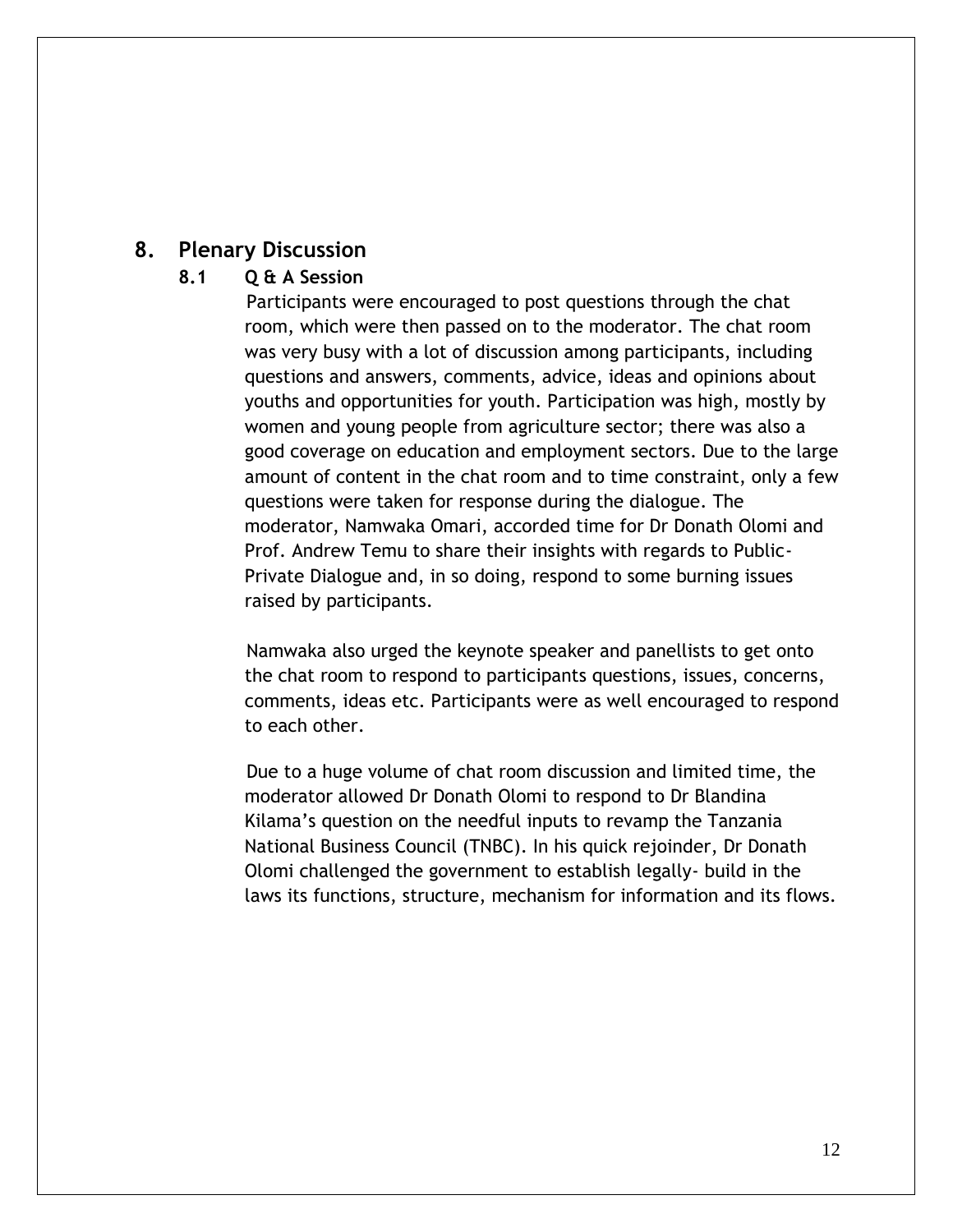### **9. Wrap Up and Closing**

Namwaka Omari requested Dr Barney Laseko, to wrap up the discussion before closing the online event.

#### **9.1 Closing**

Namwaka Omari, the moderator of the online dialogue, requested Dr Barney Laseko from Pilot4Dev to say some closing words.

Dr Laseko said the online dialogue had been educative, informative and very interesting exchange, with excellent presentations, lots of splendid ideas that are also food for thought, and a large number of comments in the chat box. She thanked Namwaka for doing an amazing job in moderating the dialogue session.

Finally, Ms Namwaka Omari concluded the dialogue by thanking all participants for joining the online discussion and all who had been working behind the scenes. She advised participants to be on the lookout for similar future online events organised by the Pilot 4: Research and Dialogue project.